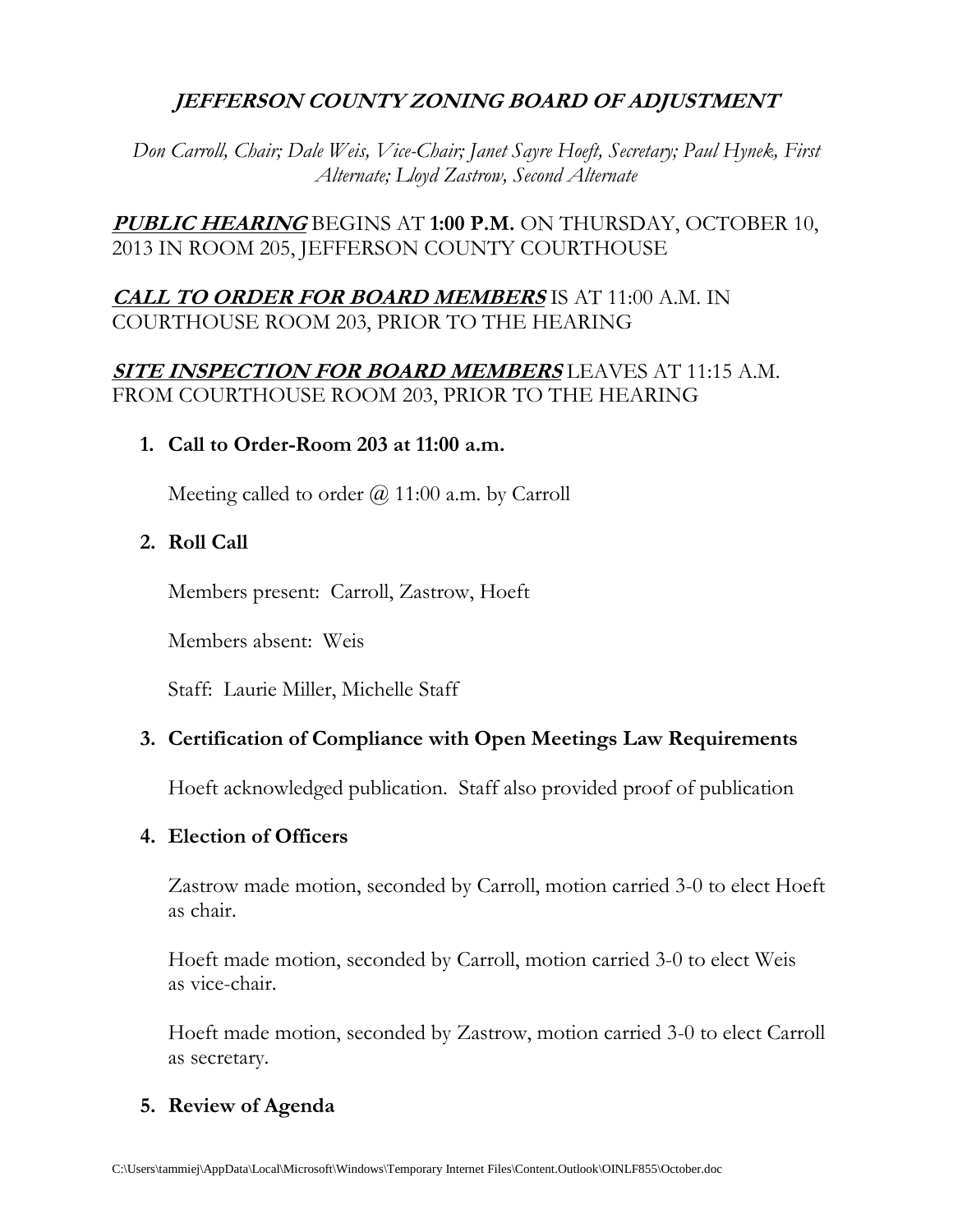Carroll made motion, seconded by Zastrow, motion carried 3-0 to approve the review of the agenda.

## **6. Approval of September 12, 2013 Meeting Minutes**

Carroll made motion, seconded by Zastrow, motion carried 2-0 to approve the September 12, 2013 meeting minutes.

NOTE: Hoeft abstained from vote – was not present at this meeting

## **7. Communications**

Hoeft was provided with a copy of the WisLine Series Training packet from May 15, 2013.

There was a discussion on non-conforming structures. There will be an upcoming meeting on October 28, 2013 at 8:30 in which the Board of Adjustment is invited to attend this Planning & Zoning Committee meeting to review Act 170. They will be sent an agenda.

## **8. Site Inspections – Beginning at 11:15 a.m. and Leaving from Room 203**

## **9. Public Hearing – Beginning at 1:00 p.m. in Room 205**

Meeting called to order  $\omega$  1:00 p.m. by Hoeft

Members present: Carroll, Zastrow, Hoeft

Members absent: Weis

Staff: Laurie Miller, Michelle Staff

## **10. Explanation of Process by Board of Adjustment Chair**

The following was read into the record by Carroll:

# **NOTICE OF PUBLIC HEARING JEFFERSON COUNTY ZONING BOARD OF ADJUSTMENT**

**NOTICE IS HEREBY GIVEN** that the Jefferson County Zoning Board of Adjustment will conduct a public hearing at 1:00 p.m. on Thursday, October 10, 2013 in Room 205 of the Jefferson County Courthouse, Jefferson, Wisconsin. Matters to be heard are applications for variance from terms of the Jefferson County Zoning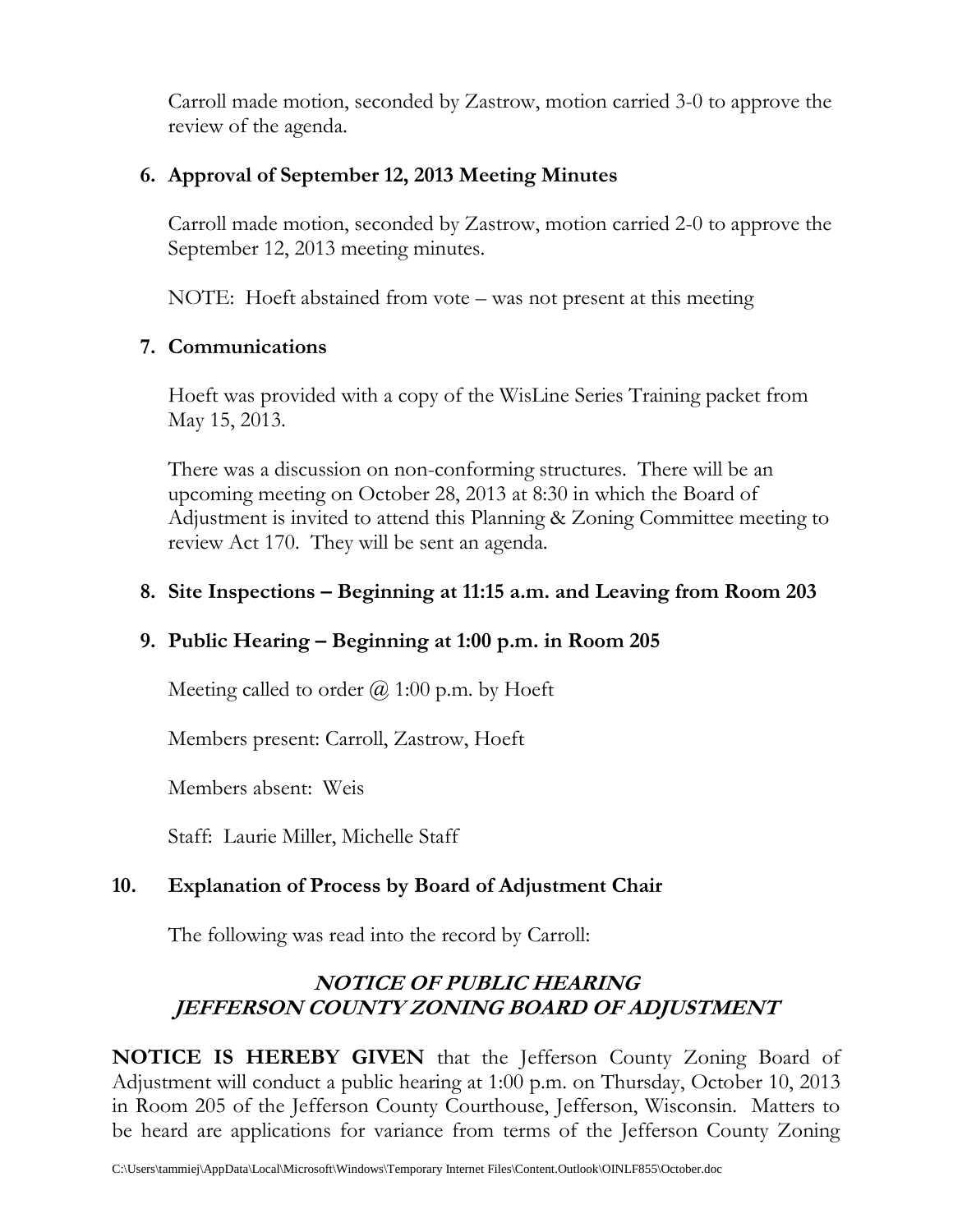Ordinance. No variance may be granted which would have the effect of allowing in any district a use not permitted in that district. No variance may be granted which would have the effect of allowing a use of land or property which would violate state laws or administrative rules. Subject to the above limitations, variances may be granted where strict enforcement of the terms of the ordinance results in an unnecessary hardship and where a variance in the standards will allow the spirit of the ordinance to be observed, substantial justice to be accomplished and the public interest not violated. Based upon the findings of fact, the Board of Adjustment must conclude that: 1) Unnecessary hardship is present in that a literal enforcement of the terms of the ordinance would unreasonably prevent the owner from using the property for a permitted purpose or would render conformity with such restrictions unnecessarily burdensome; 2) The hardship is due to unique physical limitations of the property rather than circumstances of the applicant; 3) The variance will not be contrary to the public interest as expressed by the purpose and intent of the zoning ordinance. **PETITIONERS, OR THEIR REPRESENTATIVES, SHALL BE PRESENT.** There may be site inspection prior to public hearing which any interested parties may attend; a decision shall be rendered after public hearing on the following:

**V1412-13 – Luke Purucker:** Variance from Sections 11.04(f)7 and 11.03(g) of the Jefferson County Zoning Ordinance to sanction existing sheds in an existing Residential R-2 zone for a proposed zoning amendment to A-2, Agricultural and Rural Business with conditional use permit for storage of non-farm equipment/contractor's storage. The minimum side lot setback in an A-2 zone is 20 feet. The property is at N2610/N2612 Curtis Mill Road in the Town of Koshkonong, on PIN 016-0614-3532-008 (2.569 Acres).

Luke Purucker presented his petition and explained his request.

There were no questions or comments in favor or opposition of the petition. There was a town response in the file approving the petition which was read into the record by Carroll.

Staff report was given by Staff. Staff questioned the petitioner that if the buildings would have to be rebuilt, would he be willing to meet the setbacks. Petitioner agreed to meet setbacks.

Rob Klotz explained the previous A-2 requirements versus the A-2 setback requirements now, and noted that the buildings and lot line exists now.

Carroll questioned the placement of the structures. Klotz explained. Carroll also questioned the petitioner if he would be O.K. if a condition be placed that if the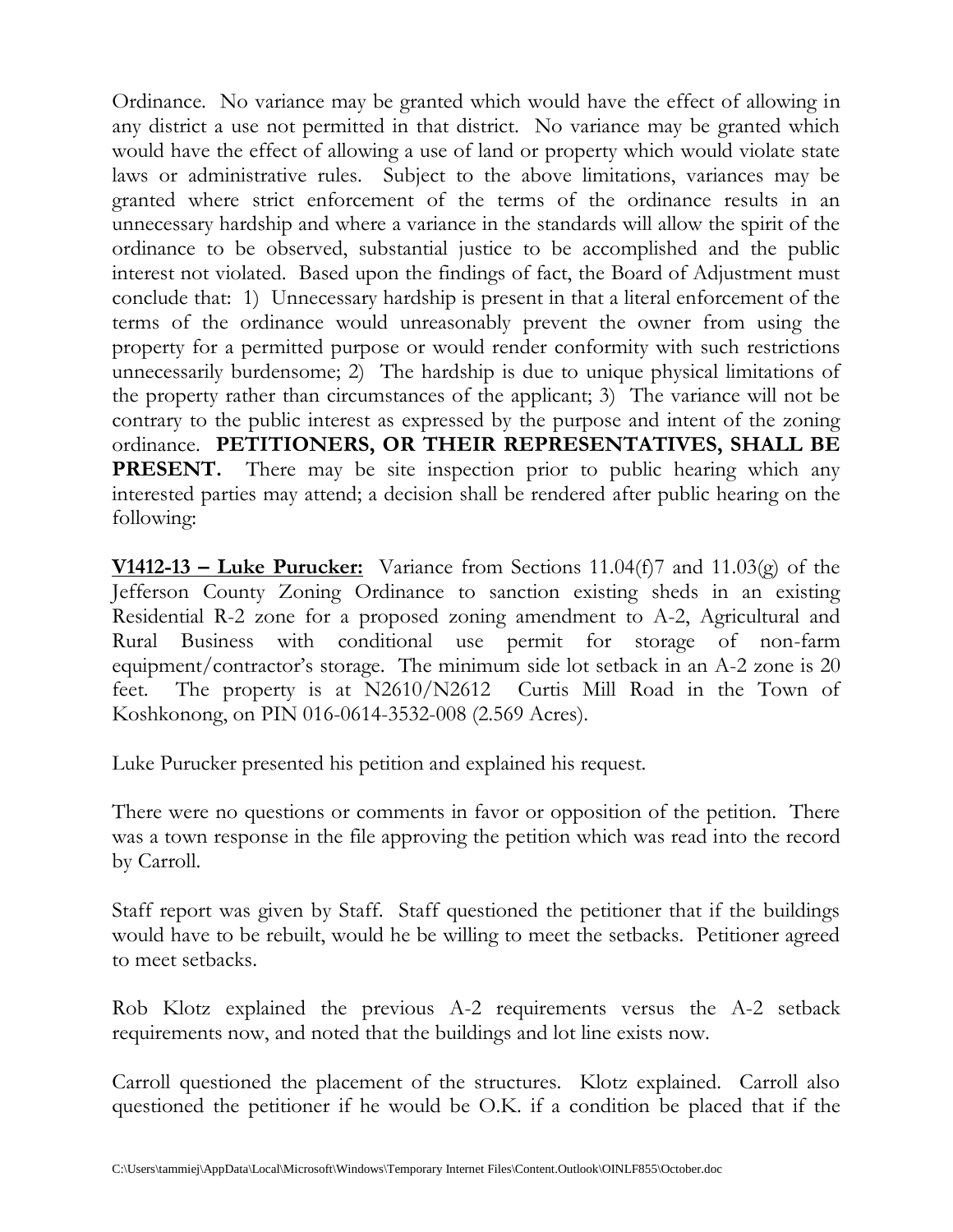buildings needed to be replaced, he would meet current zoning requirements. Carroll also questioned the easement. Petition explained.

#### **11. Decisions on Above Petitions (See following pages & files)**

#### **12.Adjourn**

Carroll made motion, seconded by Zastrow, motion carried 3-0 to adjourn  $\omega$ 1:26 p.m.

**If you have questions regarding these variances, please contact the Zoning Department at 920-674-7113 or 920-674-8638. Variance files referenced on this hearing notice may be viewed in Courthouse Room 201 between the hours of 8:00 a.m. and 4:30 p.m. Monday through Friday, excluding holidays. Materials covering other agenda items can be found at www.jeffersoncountywi.gov.**

The Board may discuss and/or take action on any item specifically listed on the agenda.

## **JEFFFERSON COUNTY ZONING BOARD OF ADJUSTMENT**

Individuals requiring special accommodations for attendance at the meeting should contact the County Administrator at 920-674-7101 at least 24 hours prior to the meeting so appropriate arrangements can be made.

*A digital recording of the meeting will be available in the Zoning Department upon request.*

\_\_\_\_\_\_\_\_\_\_\_\_\_\_\_\_\_\_\_\_\_\_\_\_\_\_\_\_\_\_\_\_\_\_\_\_\_ \_\_\_\_\_\_\_\_\_\_\_\_\_\_\_\_\_\_

Secretary Date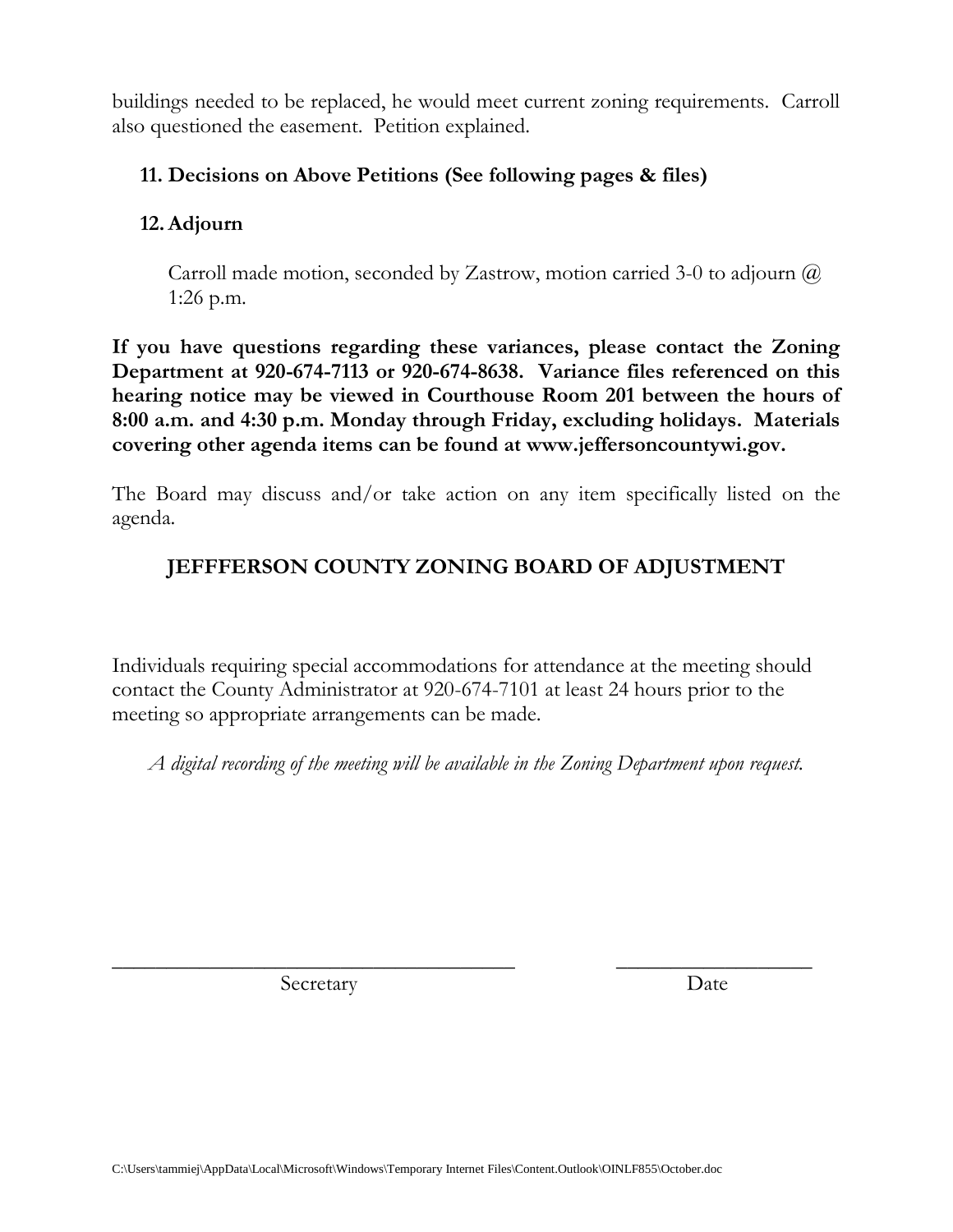## **DECISION OF THE ZONING BOARD OF ADJUSTMENT JEFFERSON COUNTY, WISCONSIN**

#### **FINDINGS OF FACT**

| <b>PETITION NO.:</b>                                                                   | 2013 V1412                                                  |
|----------------------------------------------------------------------------------------|-------------------------------------------------------------|
| <b>HEARING DATE:</b>                                                                   | 10-10-2013                                                  |
|                                                                                        |                                                             |
| APPLICANT:                                                                             | Luke Purucker                                               |
|                                                                                        |                                                             |
| <b>PROPERTY OWNER:</b>                                                                 | Luke Purucker & Rachel Quinn                                |
|                                                                                        |                                                             |
| PARCEL (PIN #): $016-0614-3532-008$                                                    |                                                             |
|                                                                                        |                                                             |
| TOWNSHIP:                                                                              | Koshkonong<br><u> 1989 - Andrea Andrew Maria (h. 1989).</u> |
|                                                                                        |                                                             |
| <b>INTENT OF PETITIONER:</b> To sanction existing sheds in existing R-2 Zone for       |                                                             |
| zoning amendment to A-2 with Conditional Use Permit for storage of non-farm equipment- |                                                             |
| contractors storage. The minimum side lot in A-2 is 20 feet.                           |                                                             |

**THE APPLICANT REQUESTS A VARIANCE FROM SECTIONS 11.04(f)7 & 11.03(g) OF THE JEFFERSON COUNTY ZONING ORDINANCE.**

**THE FEATURES OF THE PROPOSED CONSTRUCTION AND PROPERTY WHICH RELATE TO THE GRANT OR DENIAL OF THE VARIANCE APPLICATION ARE:**

**Currently, the property is zoned R-2 which allows residential detached accessory buildings to be 3 feet from the lot line. The property was rezoned to R-2 in 1976, and the current lot was configured in 1993. The petitioner is proposing to rezone the property from A-1 to A-2 with a conditional use permit for the storage of non-farm equipment. The accessory structures are 3 feet from the side setback as required by the R-2 zone whereas the minimum side setback are 20 feet in the A-2 zone.**

**FACTS OR OBSERVATIONS BASED ON SITE INSPECTIONS: Site inspections conducted. Observed property layout & location.**

**FACTS PRESENTED AT PUBLIC HEARING: See tape, minutes & file.**